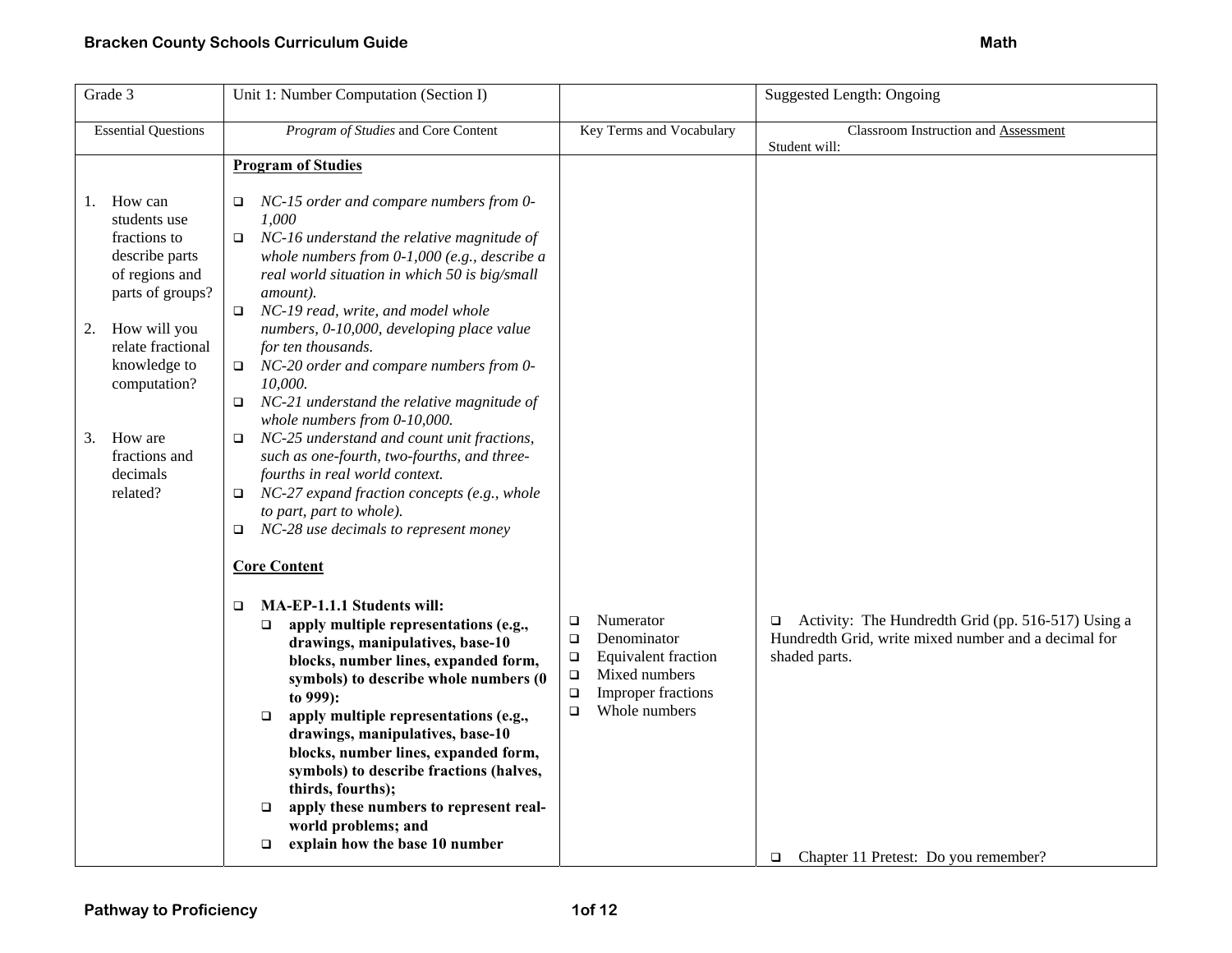| Grade 3                    | Unit 1: Number Computation (Section I)                                                                                                                                                                                                                                                                                                                                                                              |                                                                                                                                | <b>Suggested Length: Ongoing</b>                                                                                                                                                                                                                                                                                                                                                                                                                                                                                                                                                                                                                                                                                                                                                                                                                                                                                                                                                                                                                                                                                   |
|----------------------------|---------------------------------------------------------------------------------------------------------------------------------------------------------------------------------------------------------------------------------------------------------------------------------------------------------------------------------------------------------------------------------------------------------------------|--------------------------------------------------------------------------------------------------------------------------------|--------------------------------------------------------------------------------------------------------------------------------------------------------------------------------------------------------------------------------------------------------------------------------------------------------------------------------------------------------------------------------------------------------------------------------------------------------------------------------------------------------------------------------------------------------------------------------------------------------------------------------------------------------------------------------------------------------------------------------------------------------------------------------------------------------------------------------------------------------------------------------------------------------------------------------------------------------------------------------------------------------------------------------------------------------------------------------------------------------------------|
| <b>Essential Questions</b> | Program of Studies and Core Content                                                                                                                                                                                                                                                                                                                                                                                 | Key Terms and Vocabulary                                                                                                       | Classroom Instruction and Assessment<br>Student will:                                                                                                                                                                                                                                                                                                                                                                                                                                                                                                                                                                                                                                                                                                                                                                                                                                                                                                                                                                                                                                                              |
|                            | system relates to place value. DOK 2<br>MA-EP-1.1.2 Students will read, write and<br>❏<br>rename whole numbers (0 to 9,999) and apply<br>to real-world and mathematical problems.<br>MA-EP-1.1.3 Students will compare $(\leq, >)$ ,<br>□<br>$=$ ) and order whole numbers to whole<br>numbers, decimals to decimals (as money<br>only) and fractions to fractions (limited to<br>pictorial representations). DOK 1 | Fraction<br>□<br>Compare<br>$\Box$<br>Order<br>$\Box$<br>Decimal point<br>$\Box$<br>Decimals<br>$\Box$<br>Equivalent<br>$\Box$ | Reviewing vocabulary words and symbols (pp. 482-<br>483)<br>Activity: Design your own flag (p. 485)<br>❏<br>Activity: Develop a class survey (p.487)<br>□<br>Activity: Divvy It Up! (Fraction Dice Games-S.T.)<br>□<br>Activity: Model equivalent fractions using fraction<br>□<br>pieces (manipulatives)<br>Activity: Four in a Row with a Partner (p. 495)<br>□<br>Activity: Riddle Time with Mixed Numbers (p. 503)<br>□<br>Activity: Fraction Quilt (Math Art-S.T.)<br>□<br>Activity: Fraction Bingo (p. 507)<br>□<br>Activity: Color the Fence (p. 513)<br>□<br>Activity: Use models to compare and order decimals<br>□<br>$(pp. 518-519)$<br>Activity: Display Data in a Bar Graph (p. 521)<br>❏<br>Activity: Estimating Fractions and Decimals (p. 523)<br>□<br>Activity: Adding and Subtracting Decimals (pp. 520-<br>❏<br>522)<br>Activity: Input/Output Machines: Compare Decimals,<br>□<br>Fractions & Money<br><b>ASSESSMENT:</b> Chapter 11 Test<br>□<br>Literature Links:<br>□<br>The Day the Doorbell Rang<br>Twizzlers Percentage Book<br>❖<br>The Grapes of Math<br><b>Hershey Math Book</b><br>❖ |

| Grade 3                                                  | Unit 1: Number Computation (Section II)                                                                                                                                  |                          | Suggested Length: Ongoing                                    |
|----------------------------------------------------------|--------------------------------------------------------------------------------------------------------------------------------------------------------------------------|--------------------------|--------------------------------------------------------------|
| <b>Essential Questions</b>                               | Program of Studies and Core Content                                                                                                                                      | Key Terms and Vocabulary | <b>Classroom Instruction and Assessment</b><br>Student will: |
| What are the<br>Commutative,<br>Zero, and<br>Associative | <b>Program of Studies</b><br>NC-3 explore appropriate estimation<br>□<br>procedures<br>NC-36 develop the concept of multiplication<br>and division using physical models |                          |                                                              |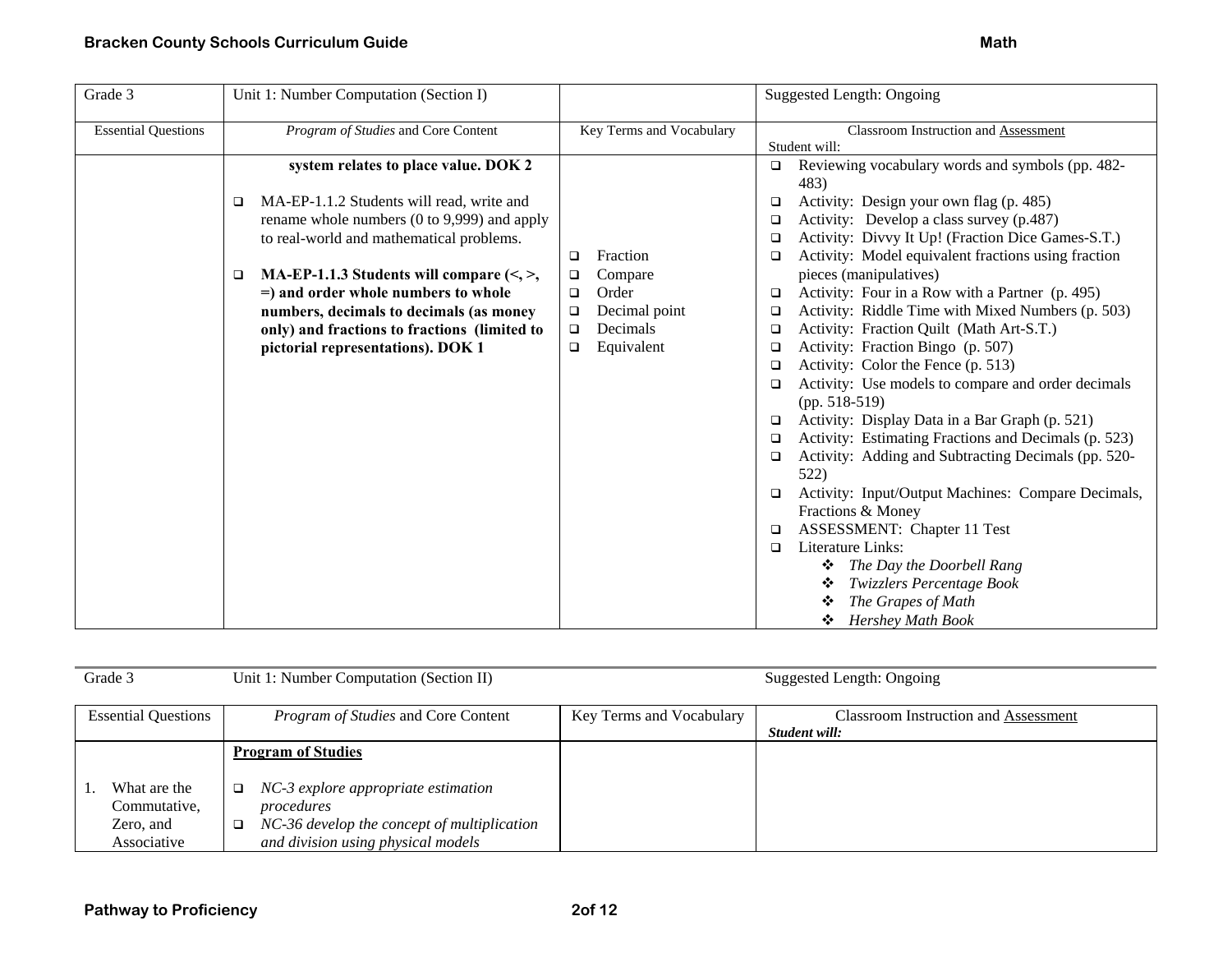## **Bracken County Schools Curriculum Guide Math Accord Accord Accord Math Accord Math Accord Math Accord Math** Math

| Grade 3 |                                                            |             | Unit 1: Number Computation (Section II)                                                                                                                                                                           |                                      |                                                |                            | <b>Suggested Length: Ongoing</b>                                                                                                                                                                                                       |
|---------|------------------------------------------------------------|-------------|-------------------------------------------------------------------------------------------------------------------------------------------------------------------------------------------------------------------|--------------------------------------|------------------------------------------------|----------------------------|----------------------------------------------------------------------------------------------------------------------------------------------------------------------------------------------------------------------------------------|
|         | <b>Essential Questions</b>                                 |             | Program of Studies and Core Content                                                                                                                                                                               |                                      | Key Terms and Vocabulary                       |                            | <b>Classroom Instruction and Assessment</b><br>Student will:                                                                                                                                                                           |
|         | Properties?                                                | $\Box$      | NC-39 relate division facts to multiplication<br>facts using factor-factor-product.                                                                                                                               |                                      |                                                |                            |                                                                                                                                                                                                                                        |
| 2.      | What is the<br>procedure for<br>regrouping?                | $\Box$      | NC-40 solve multi-digit addition and<br>subtraction problems that contain numerals<br>and symbols.<br>NC-41 develop factor-factor-product using                                                                   |                                      |                                                |                            |                                                                                                                                                                                                                                        |
| 3.      | How do you<br>round numbers<br>to estimate<br>sums?        | □<br>$\Box$ | manipulatives.<br>NC-42 add common fractions with like<br>denominators using manipulatives.                                                                                                                       |                                      |                                                |                            |                                                                                                                                                                                                                                        |
| 4.      | What steps do<br>you follow to                             |             | <b>Core Content</b>                                                                                                                                                                                               |                                      |                                                |                            |                                                                                                                                                                                                                                        |
| 5.      | add numbers?<br>What is the                                | □           | MA-EP-1.2.1 Students will apply and<br>describe appropriate strategies for<br>estimating quantities of objects and                                                                                                | $\Box$<br>$\Box$<br>$\Box$           | Number sentence<br>Addend<br>Addition          | $\Box$<br>$\Box$<br>$\Box$ | Play "Who Has I Have"<br>Use base ten blocks to regroup in addition.<br>Use function machines (input/output) to add and                                                                                                                |
|         | regrouping<br>procedure when<br>you subtract?              |             | computational results (limited to addition<br>and subtraction). DOK 2                                                                                                                                             | $\Box$<br>$\Box$<br>$\Box$<br>$\Box$ | Sum<br>Subtraction<br>Difference<br>Regrouping | $\Box$<br>$\Box$           | subtract numbers.<br>Use calculators to check addition and subtraction<br>problems.<br>Estimate distances between cities on a map.                                                                                                     |
| 6.      | How do you<br>round numbers<br>to estimate<br>differences? |             |                                                                                                                                                                                                                   |                                      |                                                | $\Box$<br>$\Box$<br>$\Box$ | Using a grocery store add, estimate how much five items<br>would cost. Add to find the exact cost.<br>Roll dice to keep adding until reaching 200. After<br>reaching 200, subtract until reaching 0.<br>Play subtraction bingo. Pg.172 |
| 7.      | How do you<br>subtract across<br>zeros?                    | $\Box$      | MA-EP-1.3.1 Students will analyze real-                                                                                                                                                                           |                                      |                                                | $\Box$                     | Students model subtraction with regrouping on the<br>board. Follow with board races.                                                                                                                                                   |
| 8.      | How do you use<br>addition and<br>subtraction to           |             | world problems to identify the appropriate<br>mathematical operations, and will apply<br>operations to solve real-world problems<br>with the following constraints:                                               |                                      |                                                |                            |                                                                                                                                                                                                                                        |
|         | solve problems?                                            |             | add and subtract whole numbers with<br>$\Box$<br>three digits or less;<br>multiply whole numbers of 10 or less;<br>□<br>add and subtract fractions with like<br>$\Box$<br>denominators less than or equal to four |                                      |                                                |                            |                                                                                                                                                                                                                                        |
|         |                                                            |             | and                                                                                                                                                                                                               |                                      |                                                |                            |                                                                                                                                                                                                                                        |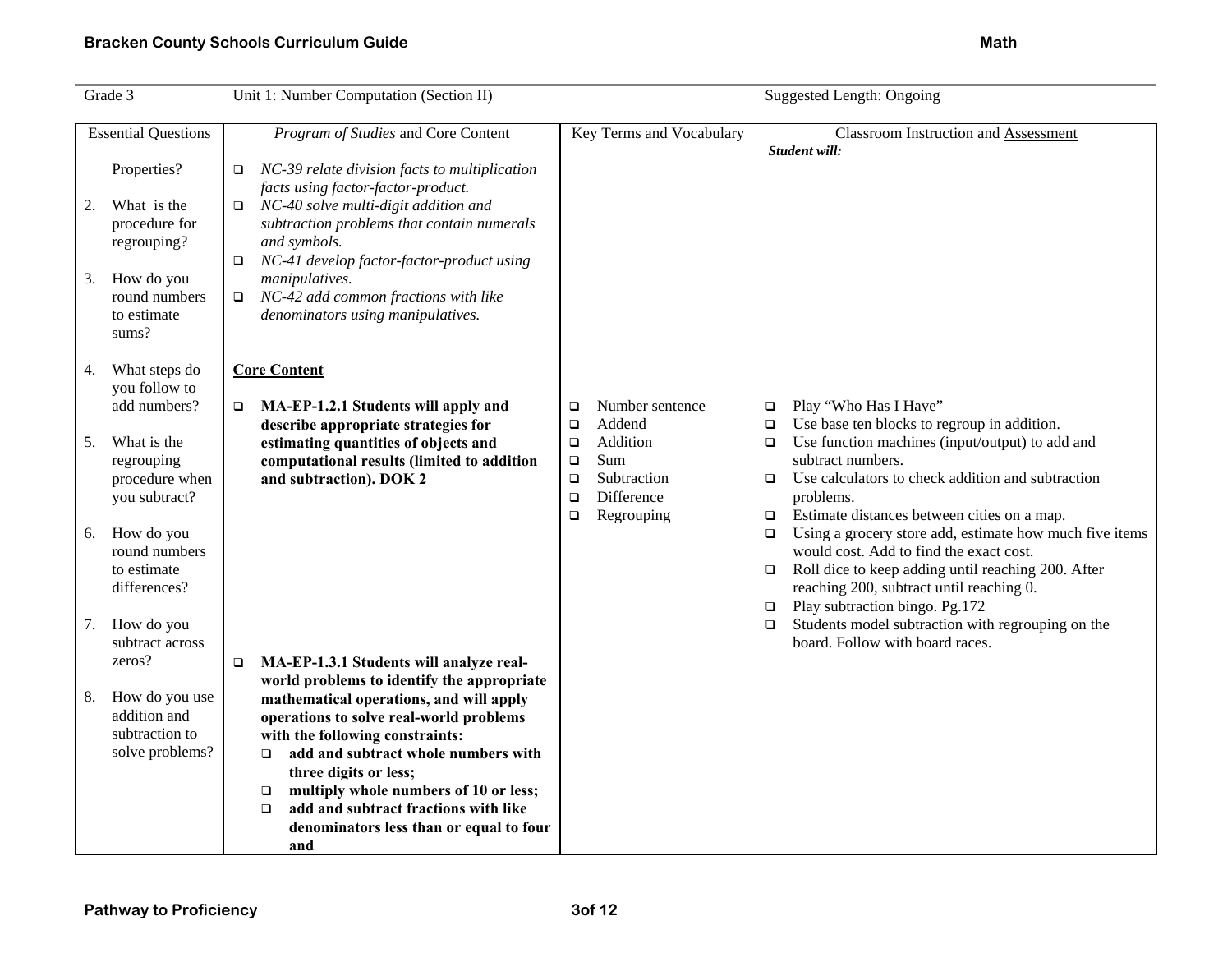| Grade 3                    | Unit 1: Number Computation (Section II)                                                                                                                                                                                                        | Suggested Length: Ongoing                                                                |                                                                                                  |  |  |
|----------------------------|------------------------------------------------------------------------------------------------------------------------------------------------------------------------------------------------------------------------------------------------|------------------------------------------------------------------------------------------|--------------------------------------------------------------------------------------------------|--|--|
| <b>Essential Questions</b> | Program of Studies and Core Content                                                                                                                                                                                                            | Key Terms and Vocabulary                                                                 | <b>Classroom Instruction and Assessment</b><br>Student will:                                     |  |  |
|                            | add and subtract decimals related to<br>$\Box$<br>money. DOK 2                                                                                                                                                                                 |                                                                                          |                                                                                                  |  |  |
|                            | MA-EP-1.3.2 Students will skip-count<br>□<br>forward and backward by 2s, 5s, 10s and<br>100s.                                                                                                                                                  |                                                                                          |                                                                                                  |  |  |
|                            | MA-EP-1.3.3 Students will divide two digit<br>□<br>numbers by single digit divisors (with or<br>without remainders) in real-world and<br>mathematical problems.                                                                                |                                                                                          |                                                                                                  |  |  |
|                            | MA-EP-1.5.1 Students will identify and<br>□<br>provide examples of odd numbers, even<br>numbers and multiples of numbers and<br>will apply these numbers to solve real-<br>world problems. DOK 2                                               |                                                                                          |                                                                                                  |  |  |
|                            | MA-EP-1.5.2 Students will use the<br>□<br>commutative properties of addition and<br>multiplication, the identity properties of<br>addition and multiplication and the zero<br>property of multiplication in written and<br>mental computation. | Commutative property<br>❏<br>Zero Property<br>□<br><b>Associative Property</b><br>$\Box$ | Use manipulatives to demonstrate the Commutative,<br>$\Box$<br>Zero, and Associative Properties. |  |  |

|                            | Grade 3                                              | Unit 1: Number Computation (Section III) |                          |                                      |                       | Suggested Length: Ongoing                                                                                                                                                      |  |
|----------------------------|------------------------------------------------------|------------------------------------------|--------------------------|--------------------------------------|-----------------------|--------------------------------------------------------------------------------------------------------------------------------------------------------------------------------|--|
| <b>Essential Questions</b> |                                                      | Program of Studies and Core Content      | Key Terms and Vocabulary |                                      |                       | <b>Classroom Instruction and Assessment</b><br>Student will:                                                                                                                   |  |
|                            | How is addition<br>and<br>multiplication<br>related? |                                          |                          | Multiplication<br>Factors<br>Product | $\Box$<br>□<br>$\Box$ | Activity: Explore multiplication by means of arrays<br>(p. 208)<br>Activity: Students Skip Count<br>Activity: Access to Computer Software on<br>Multiplication in Computer Lab |  |
|                            | What methods<br>can you use to                       |                                          |                          | Commutative                          | $\Box$<br>□           | Activity: Build Multiplication Table<br><b>Activity: Function Machines/Input Output</b>                                                                                        |  |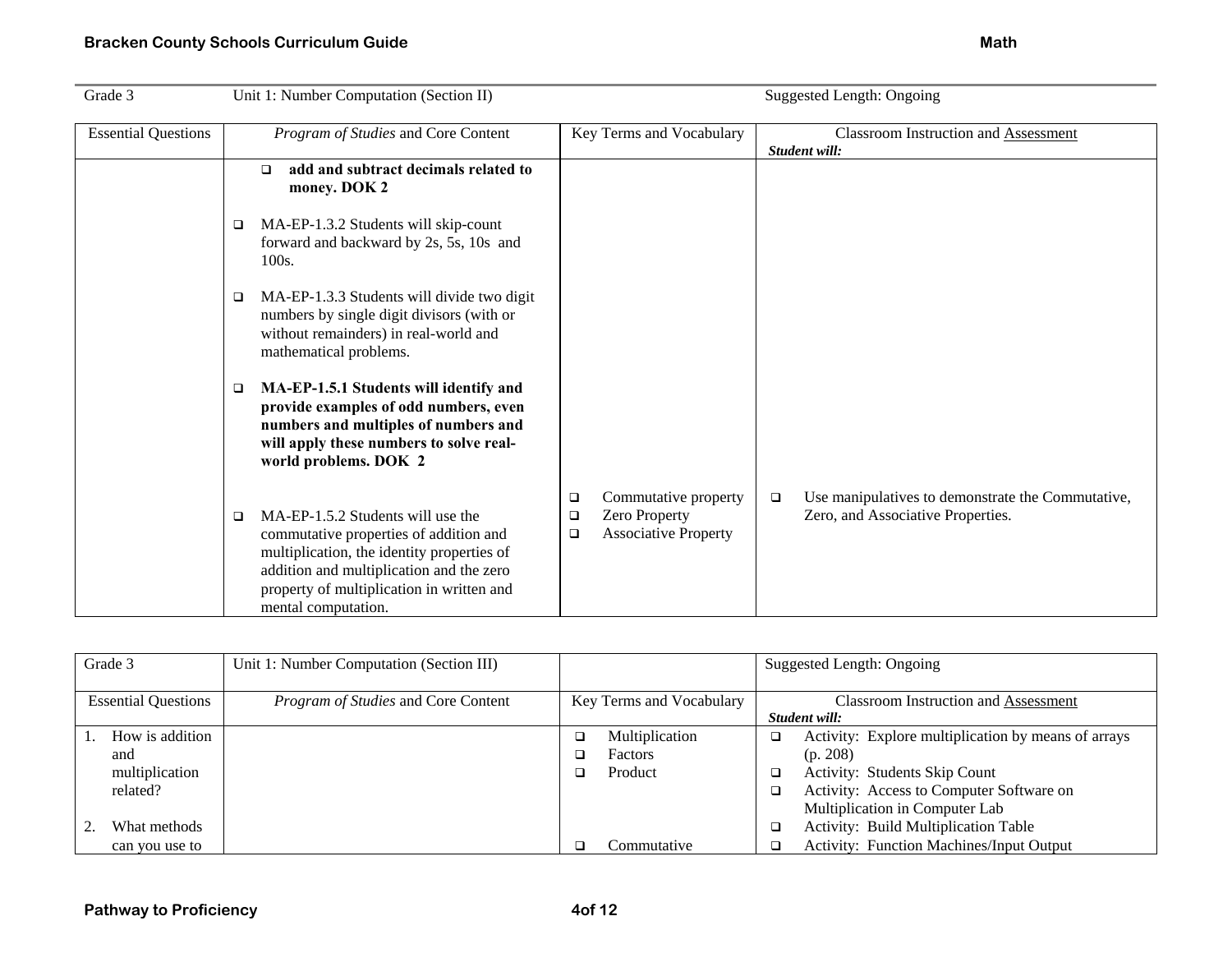| Grade 3                    | Unit 1: Number Computation (Section III) |                                              | Suggested Length: Ongoing                                                                                                                                                                                                                                                  |
|----------------------------|------------------------------------------|----------------------------------------------|----------------------------------------------------------------------------------------------------------------------------------------------------------------------------------------------------------------------------------------------------------------------------|
| <b>Essential Questions</b> | Program of Studies and Core Content      | Key Terms and Vocabulary                     | <b>Classroom Instruction and Assessment</b><br>Student will:                                                                                                                                                                                                               |
| multiply?                  |                                          | Property<br><b>Associative Property</b><br>□ | <b>Activity: Find Patterns Using Multiplication Tables</b><br>$\Box$<br>Activity: Find Common Multiples of Certain<br>$\Box$<br><b>Numbers</b><br>Activity: Make Multiplication Constellation (Math<br>$\Box$<br>$Art-S.T.$ )<br>ASSESSMENT: Chapter 5 Test/Chapter 6 Test |
|                            |                                          | Multiple                                     | Activity: Find Common Multiples of Certain Numbers<br>$\Box$                                                                                                                                                                                                               |

| Grade 3                                                                                                             | Unit 1: Number Computation (Section IV) |                                                                  | Suggested Length: Ongoing                   |
|---------------------------------------------------------------------------------------------------------------------|-----------------------------------------|------------------------------------------------------------------|---------------------------------------------|
| <b>Essential Questions</b>                                                                                          | Program of Studies and Core Content     | Key Terms and Vocabulary                                         | <b>Classroom Instruction and Assessment</b> |
|                                                                                                                     |                                         |                                                                  | Student will:                               |
| What is the<br>1.                                                                                                   |                                         | Digit<br>$\Box$                                                  |                                             |
| difference                                                                                                          |                                         | Place Value<br>❏                                                 |                                             |
| between                                                                                                             |                                         | <b>Expanded Form</b><br>❏                                        |                                             |
| Standard Form,                                                                                                      |                                         | <b>Standard Form</b><br>□                                        |                                             |
| Word Form,                                                                                                          |                                         | Word Form<br>$\Box$                                              |                                             |
| and Word                                                                                                            |                                         | Round<br>□                                                       |                                             |
| Form?                                                                                                               |                                         | Compare<br>□                                                     |                                             |
| How do you<br>2.<br>round numbers?<br>How do you<br>3.<br>know if a<br>number is an<br>estimate or<br>exact amount? |                                         | <b>Greater Than</b><br>❏<br>Less Than<br>❏<br>Equal To<br>$\Box$ |                                             |
| How do you<br>4.<br>determine the<br>place value of a<br>number?                                                    |                                         |                                                                  |                                             |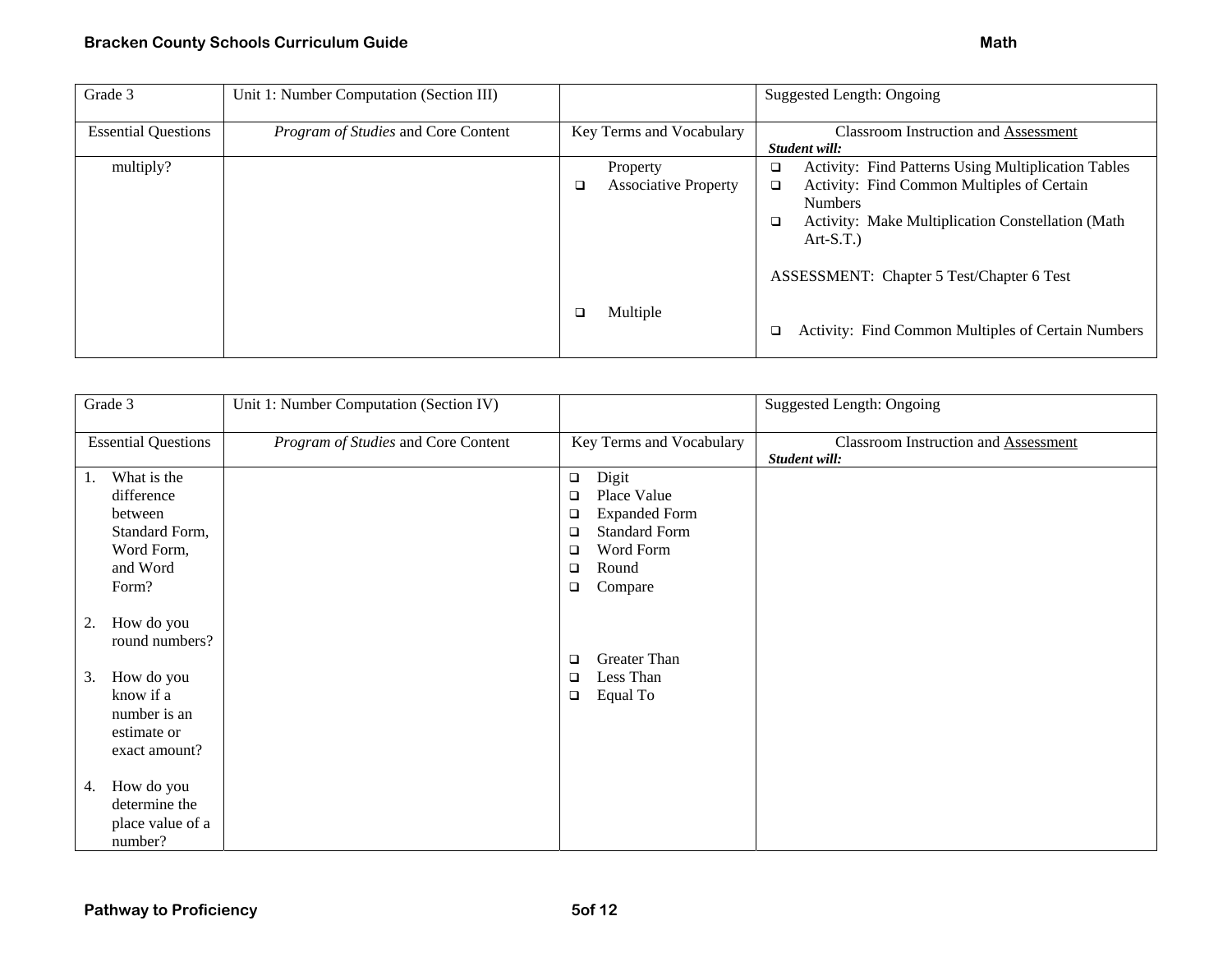| Grade 3                    | Unit 1: Number Computation (Section IV) |                          | Suggested Length: Ongoing                   |
|----------------------------|-----------------------------------------|--------------------------|---------------------------------------------|
|                            |                                         |                          |                                             |
| <b>Essential Questions</b> | Program of Studies and Core Content     | Key Terms and Vocabulary | <b>Classroom Instruction and Assessment</b> |
|                            |                                         |                          | Student will:                               |
|                            |                                         |                          |                                             |
| What steps do              |                                         |                          |                                             |
| follow in order            |                                         |                          |                                             |
| to compare and             |                                         |                          |                                             |
| order numbers?             |                                         |                          |                                             |

| Grade 3 |                            | Unit 2: Geometry/Measurement (Section I)          |                          |                      | Suggested Length: Ongoing |                                                            |
|---------|----------------------------|---------------------------------------------------|--------------------------|----------------------|---------------------------|------------------------------------------------------------|
|         | <b>Essential Questions</b> | Program of Studies and Core Content               | Key Terms and Vocabulary |                      |                           | Classroom Instruction and Assessment                       |
|         |                            |                                                   |                          |                      |                           | Student will:                                              |
|         |                            | <b>Core Content</b>                               |                          |                      |                           |                                                            |
|         |                            |                                                   |                          |                      |                           |                                                            |
|         | How do we                  | MA-EP-3.1.1 Students will describe and            | $\Box$                   | Obtuse               | $\Box$                    | Activity: Describing and classifying plane figures by      |
|         | identify and               | provide examples of basic geometric elements      | $\Box$                   | Right                |                           | attributes such as sides, corners, or angles.              |
|         | describe                   | and terms (sides, edges, faces, vertices, angles) | $\Box$                   | Acute                | $\Box$                    | Activity: Construct shapes using Geoboards and             |
|         | polygons by                | and will apply these elements to solve real-      | $\Box$                   | Angle                |                           | rubber bands.                                              |
|         | their attributes?          | world problems. DOK 2                             | $\Box$                   | Diameter             | $\Box$                    | Activity: Use kinesthetic moments to represent line        |
|         |                            |                                                   | $\Box$                   | Radius               |                           | segments, rays and angles.                                 |
| 2.      | How do you                 |                                                   | $\Box$                   | Vertices             | $\Box$                    | Activity: Classifying Triangles: students sort triangles   |
|         | identify                   |                                                   | $\Box$                   | Face                 |                           | into right, isosceles, and equilateral, and illustrate two |
|         | congruent and              |                                                   | $\Box$                   | Edge                 |                           | more examples.                                             |
|         | symmetrical                |                                                   | $\Box$                   | Side                 |                           |                                                            |
|         | figures?                   |                                                   | $\Box$                   | Segment              |                           |                                                            |
|         |                            |                                                   | $\Box$                   | Line                 |                           |                                                            |
|         |                            |                                                   | $\Box$                   | Ray                  |                           |                                                            |
| 3.      | How do you                 |                                                   | $\Box$                   | Point                |                           |                                                            |
|         | determine the              |                                                   | $\Box$                   | Geometric            |                           |                                                            |
|         | perimeter and              |                                                   | $\Box$                   | Isosceles            |                           |                                                            |
|         | area of a given            |                                                   | □                        | Equilateral          |                           |                                                            |
|         | shape?                     |                                                   |                          |                      |                           |                                                            |
|         |                            | MA-EP-3.1.2 Students will describe and            | $\Box$                   | 2-dimensional shapes | $\Box$                    | Activity: Paper folds and geometry mirrors to show         |
| 4.      | How three-                 | provide examples of basic two-dimensional         | $\Box$                   | Circles              |                           | the line of symmetry.                                      |
|         | dimensional                | shapes (circles, triangles, squares, rectangles,  | $\Box$                   | Triangles            |                           |                                                            |
|         | shapes be                  | trapezoids, rhombuses, hexagons) and will         | $\Box$                   | Perimeter            |                           |                                                            |
|         | identify,                  | apply these shapes to solve real-world and        | $\Box$                   | Squares              |                           |                                                            |
|         | describe, and              | mathematical problems. DOK 2                      | $\Box$                   | Rectangles           |                           |                                                            |
|         |                            |                                                   |                          |                      |                           |                                                            |
|         | classified?                |                                                   | $\Box$                   | Trapezoids           |                           |                                                            |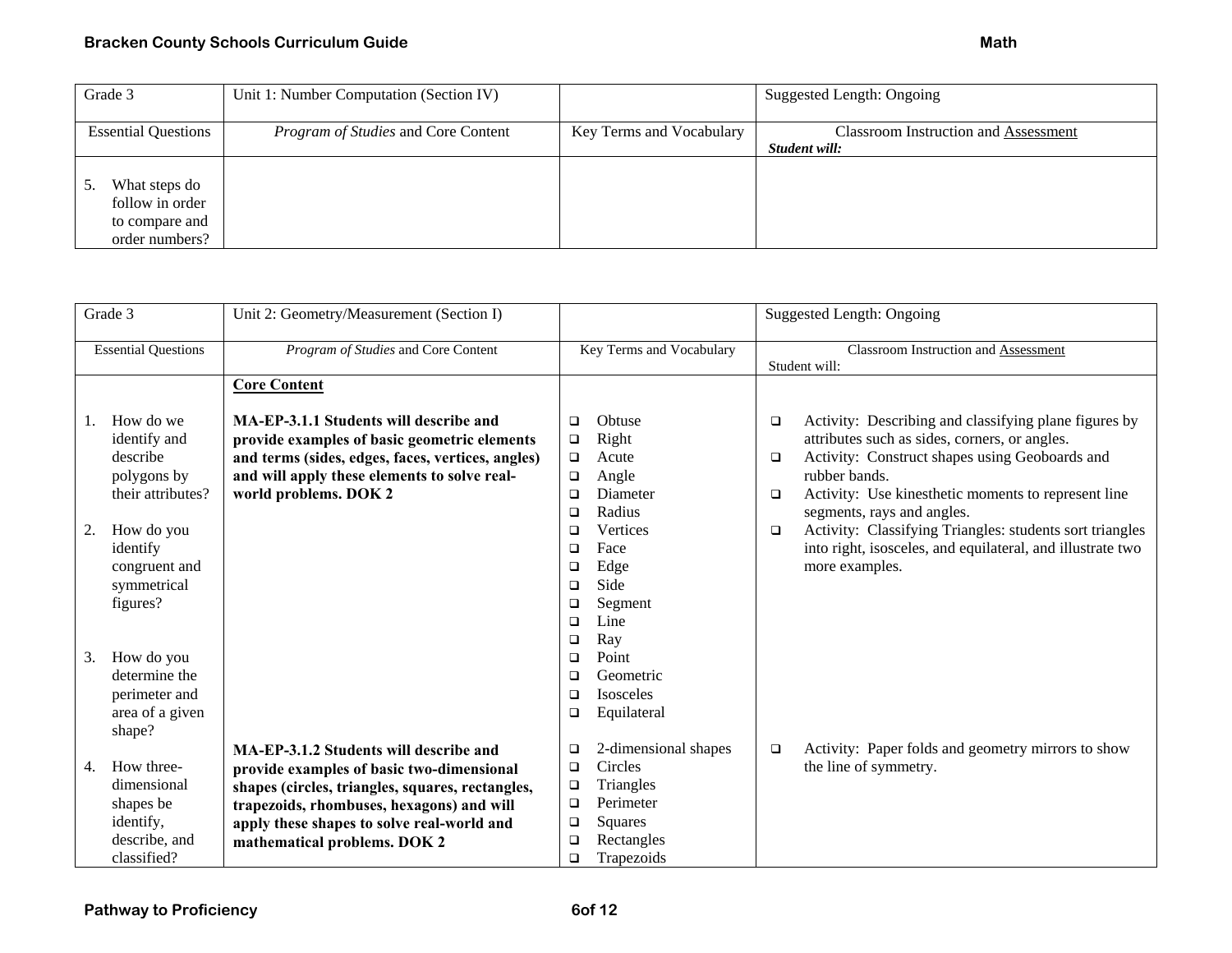| Grade 3                                                                              | Unit 2: Geometry/Measurement (Section I)                                                                                                                                                                                                                                                                                                                                                                                              |                                                          |                                                                                                                                         | <b>Suggested Length: Ongoing</b>                      |                                                                                                                                                         |  |
|--------------------------------------------------------------------------------------|---------------------------------------------------------------------------------------------------------------------------------------------------------------------------------------------------------------------------------------------------------------------------------------------------------------------------------------------------------------------------------------------------------------------------------------|----------------------------------------------------------|-----------------------------------------------------------------------------------------------------------------------------------------|-------------------------------------------------------|---------------------------------------------------------------------------------------------------------------------------------------------------------|--|
| <b>Essential Questions</b>                                                           | Program of Studies and Core Content                                                                                                                                                                                                                                                                                                                                                                                                   | Key Terms and Vocabulary                                 |                                                                                                                                         | Classroom Instruction and Assessment<br>Student will: |                                                                                                                                                         |  |
| How can<br>5.<br>volumes of<br>containers be<br>estimated by<br>using unit<br>cubes? | MA-EP-3.1.3 Students will describe and<br>provide examples of basic three-dimensional<br>shapes (spheres, cones, cylinders, pyramids,<br>cubes) and will apply these shapes to solve real-<br>world and mathematical problems. DOK 1                                                                                                                                                                                                  | □<br>❏<br>❏<br>□<br>❏<br>□<br>□<br>❏<br>$\Box$<br>$\Box$ | <b>Rhombuses</b><br>Hexagon<br>Octagon<br>Pentagon<br>3-dimensional shapes<br><b>Spheres</b><br>Cones<br>Cylinders<br>Pyramids<br>Cubes | $\Box$<br>$\Box$                                      | Activity: Determine the perimeter of given shapes<br>using grid paper and rulers.<br>Activity: Determine the area of plane figures using<br>grid paper. |  |
|                                                                                      | MA-EP-3.1.5 Students will identify and describe<br>congruent figures in real-world and mathematical<br>problems.<br>MA-EP-3.2.1 Students will describe and<br>provide examples of line symmetry in real-<br>world and mathematical problems or will apply<br>one line of symmetry to construct a simple<br>geometric design. DOK 2<br>MA-EP-3.3.1 Students will locate points on a grid<br>representing a positive coordinate system. | ❏<br>□<br>$\Box$<br>□<br>❏<br>□                          | Congruent<br>Non congruent<br>Symmetrical<br>Assymmetrical<br>Grid<br>Plot points<br>Area                                               | □<br>$\Box$                                           | Activity: Construct solid figures.<br>Identify congruent objects in the classroom, i.e. Desks,<br>ceiling tiles, etc.                                   |  |

| Grade 3                                    | Unit 2: Geometry/Measurement (Section II)                                                                                          |                                                             | Suggested Length: Ongoing                                                                                               |
|--------------------------------------------|------------------------------------------------------------------------------------------------------------------------------------|-------------------------------------------------------------|-------------------------------------------------------------------------------------------------------------------------|
| <b>Essential Questions</b>                 | <i>Program of Studies</i> and Core Content                                                                                         | Key Terms and Vocabulary                                    | <b>Classroom Instruction and Assessment</b>                                                                             |
|                                            |                                                                                                                                    |                                                             | Student will:                                                                                                           |
|                                            | Core Content                                                                                                                       |                                                             |                                                                                                                         |
| What is the<br>value of a<br>dollar, dime, | MA-EP-2.1.1 Students will apply standard<br>units to measure length (to the nearest<br>half-inch or the nearest centimeter) and to | Digital time<br>❏<br>Analogue time<br>□<br>Lapsed time<br>❏ | Count money using coin manipulatives.<br>Work with partners to "buy" items and make<br>change using manipulative money. |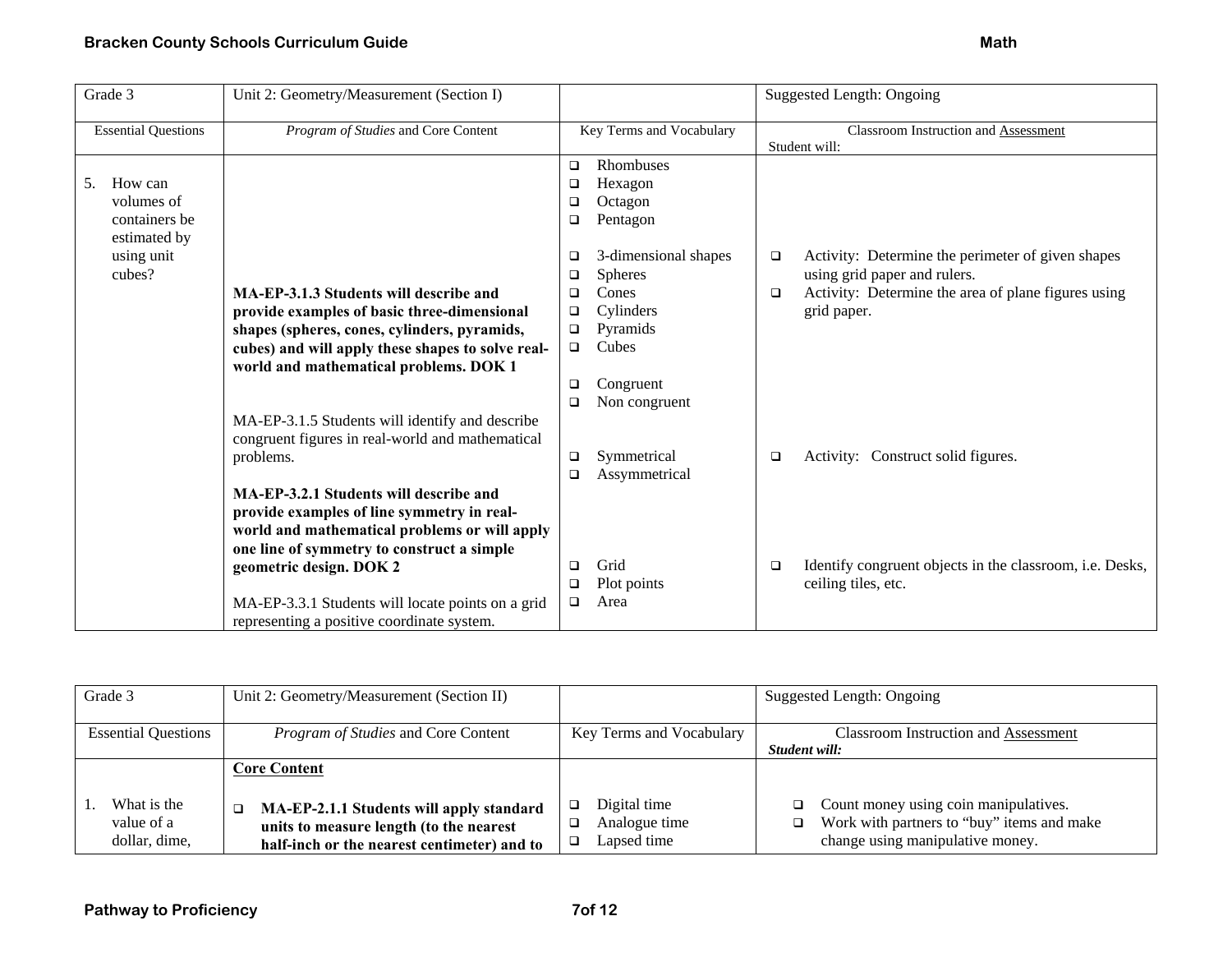| Grade 3                       | Unit 2: Geometry/Measurement (Section II)              |                            | <b>Suggested Length: Ongoing</b>                             |
|-------------------------------|--------------------------------------------------------|----------------------------|--------------------------------------------------------------|
| <b>Essential Questions</b>    | Program of Studies and Core Content                    | Key Terms and Vocabulary   | <b>Classroom Instruction and Assessment</b><br>Student will: |
| and penny?                    | determine:                                             | Hour<br>$\Box$             | Using individual clocks, students will model time.<br>$\Box$ |
|                               | Weight (nearest pound);<br>$\Box$                      | Minute<br>$\Box$           | Give students various scenarios to determine<br>$\Box$       |
| How do you<br>2.              | Time (nearest quarter hour);<br>$\Box$                 | Second<br>□                | elapsed time.                                                |
| show equivalent               | Money (identify coins and bills by<br>$\Box$           | Pint<br>$\Box$             | Use calendar to read and write ordinal numbers.<br>$\Box$    |
| amounts of                    | value) and                                             | Quart<br>$\Box$            | Model equivalent amount of money by using<br>$\Box$          |
| money?                        | Temperature (Fahrenheit). DOK 1<br>□                   | Gallon<br>$\Box$<br>Inches | overhead projector and student dry erase boards.             |
| How do we<br>3.               |                                                        | $\Box$<br>Foot<br>$\Box$   |                                                              |
| make change by                |                                                        | Yard<br>$\Box$             |                                                              |
| counting?                     |                                                        | Mile<br>$\Box$             |                                                              |
|                               |                                                        | Cent<br>$\Box$             |                                                              |
| How do you tell<br>4.         |                                                        | Dollar<br>$\Box$           |                                                              |
| time to the hour,             |                                                        | Decimal<br>o               |                                                              |
| half-hour,                    |                                                        |                            |                                                              |
| quarter-hour, 5               |                                                        |                            |                                                              |
| minutes, and                  | MA-EP-2.1.2 Students will use standard units<br>$\Box$ |                            |                                                              |
| minute?                       | to measure temperature in Fahrenheit and               |                            |                                                              |
|                               | Celsius to the nearest degree.                         |                            |                                                              |
| How do you<br>5.<br>calculate | MA-EP-2.1.3 Students will choose and use<br>$\Box$     |                            |                                                              |
| elapsed time?                 | appropriate tools (e.g., thermometer, scales,          |                            |                                                              |
|                               | balances, clock, ruler) for specific                   |                            |                                                              |
| How do you<br>6.              | measurement tasks.                                     |                            |                                                              |
| read and used a               |                                                        |                            |                                                              |
| calendar?                     | MA-EP-2.1.4 Students will use nonstandard<br>$\Box$    |                            |                                                              |
|                               | and standard units of measurement to identify          |                            |                                                              |
|                               | measurable attributes of an object (length -           |                            |                                                              |
|                               | in, cm; weight $-$ oz, lb) and make an estimate        |                            |                                                              |
|                               | using appropriate units of measurement.                |                            |                                                              |
|                               | MA-EP-2.1.5 Students will use units of<br>$\Box$       |                            |                                                              |
|                               | measurement to describe and compare                    |                            |                                                              |
|                               | attributes of objects to include length (in, cm),      |                            |                                                              |
|                               | width, height, money (cost), temperature (F),          |                            |                                                              |
|                               | and weight (oz, lb), and sort objects and              |                            |                                                              |
|                               | compare attributes by shape, size, and color.          |                            |                                                              |
|                               |                                                        |                            |                                                              |
|                               | MA-EP-2.1.6 Students will estimate weight,<br>□        | Estimate<br>□              |                                                              |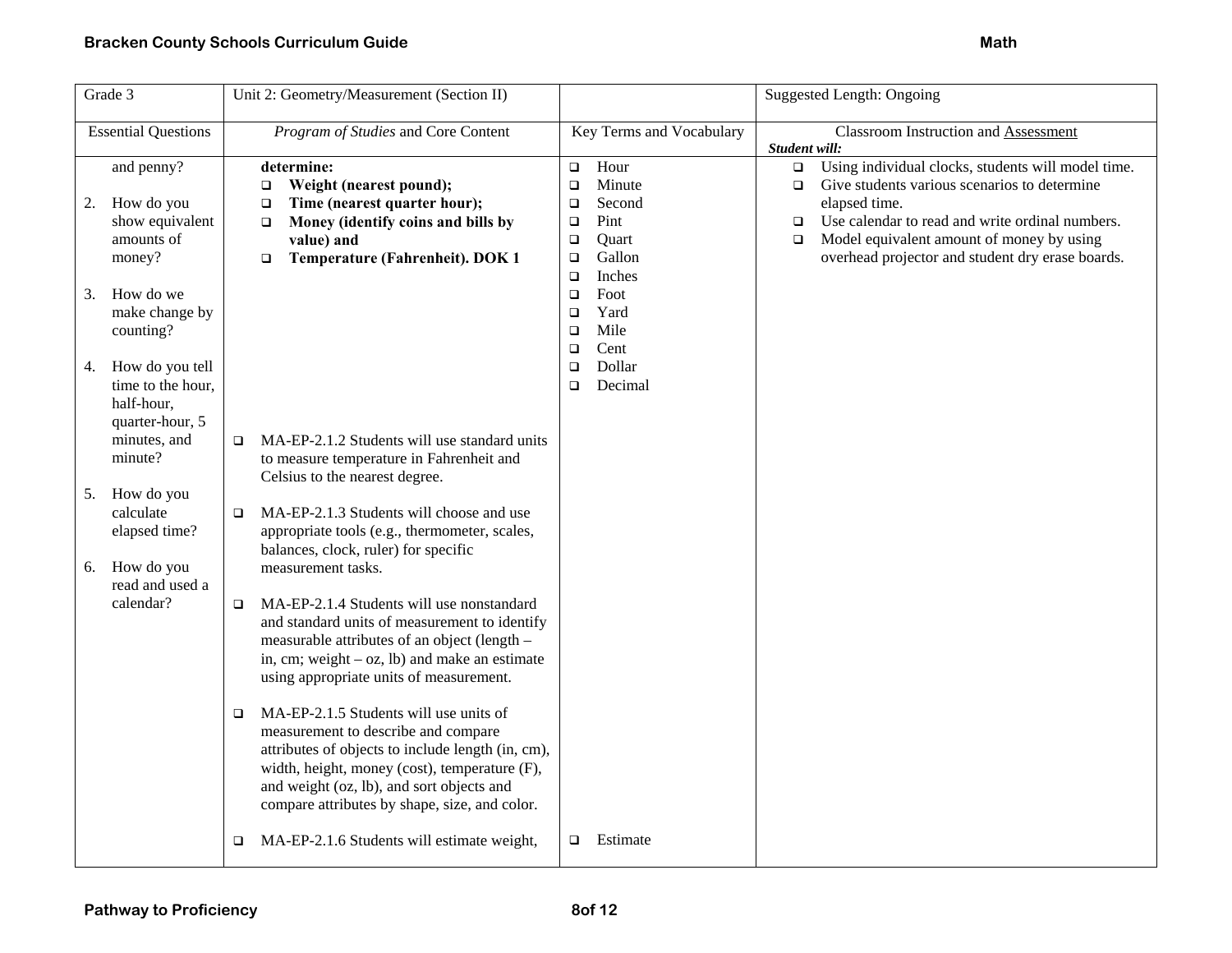| Grade 3                    | Unit 2: Geometry/Measurement (Section II)                                                                                                                                                                                                                                                                     |                          | Suggested Length: Ongoing                                    |
|----------------------------|---------------------------------------------------------------------------------------------------------------------------------------------------------------------------------------------------------------------------------------------------------------------------------------------------------------|--------------------------|--------------------------------------------------------------|
| <b>Essential Questions</b> | Program of Studies and Core Content                                                                                                                                                                                                                                                                           | Key Terms and Vocabulary | <b>Classroom Instruction and Assessment</b><br>Student will: |
|                            | length, perimeter, area, angles, and time using<br>appropriate units of measurement.                                                                                                                                                                                                                          |                          |                                                              |
|                            | MA-EP-2.2.1 Students will describe, define,<br>□<br>give examples of and use to solve real-world<br>and mathematical problems nonstandard and<br>standard (U.S. Customary, metric) units of<br>measurement to include length (in., cm.),<br>time, money, temperature (Fahrenheit) and<br>weight $(oz., lb.).$ |                          |                                                              |
|                            | MA-EP-2.2.2 Students will determine elapsed<br>□<br>time by half hours.                                                                                                                                                                                                                                       |                          |                                                              |
|                            | MA-EP-2.2.3 Students will convert units<br>□<br>within the same measurement system<br>including money (dollars, cents), time<br>(minute, hour, days, weeks, months), weight<br>(ounce, pound), and length (inch, foot).                                                                                       |                          |                                                              |

| Grade 3                                                                                                  | Unit 3:Probability/Statistics                                                                                                                                                                                                                                                                                                                                                                                        |                          | Suggested Length: Ongoing                                    |
|----------------------------------------------------------------------------------------------------------|----------------------------------------------------------------------------------------------------------------------------------------------------------------------------------------------------------------------------------------------------------------------------------------------------------------------------------------------------------------------------------------------------------------------|--------------------------|--------------------------------------------------------------|
| <b>Essential Questions</b>                                                                               | Program of Studies and Core Content                                                                                                                                                                                                                                                                                                                                                                                  | Key Terms and Vocabulary | <b>Classroom Instruction and Assessment</b><br>Student will: |
|                                                                                                          | <b>Program of Studies</b>                                                                                                                                                                                                                                                                                                                                                                                            |                          |                                                              |
| How can you<br>organize and<br>display data?<br>How are the<br>outcomes of<br>experiments<br>determined? | PS-11 collect and display data<br>$\Box$<br>PS-12 read, compare, and interpret student<br>$\Box$<br>collected data.<br>PS-14 pose questions; collect, organize, and<br>$\Box$<br>display data.<br>PS-15 draw simple conclusions based on<br>$\Box$<br>student investigations<br>PS-16 display data using line plots<br>$\Box$<br>PS-17 explore basic concepts of probability<br>$\Box$<br>through simple experiments |                          |                                                              |
| How is data<br>3.<br>used to draw<br>conclusions?                                                        | <b>Core Content</b>                                                                                                                                                                                                                                                                                                                                                                                                  |                          |                                                              |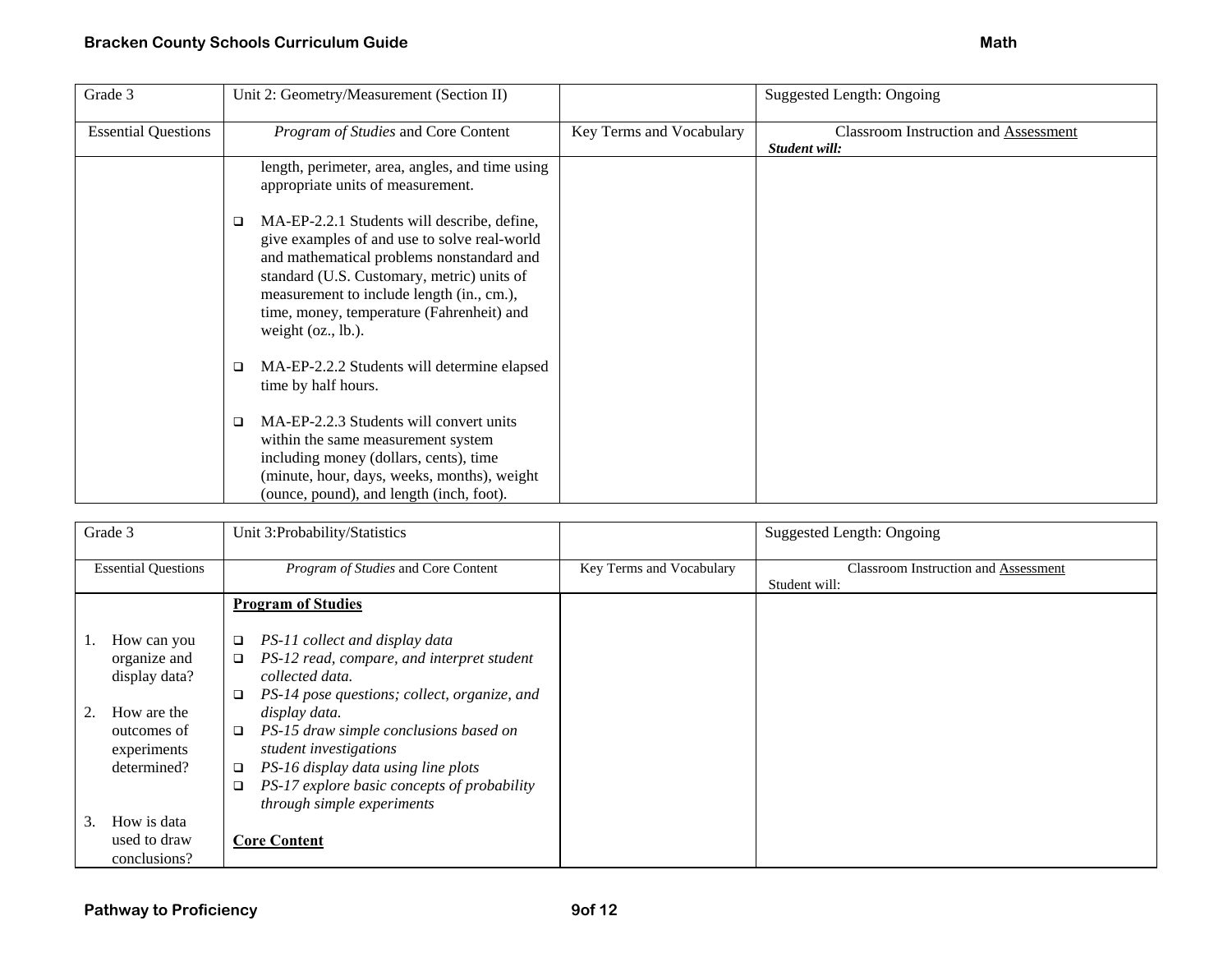| Grade 3                       | Unit 3:Probability/Statistics                                                                                                                                                                                                                                 |                                                                                                                                                                                           | <b>Suggested Length: Ongoing</b>                                                                                                                                                                                                                                                                                                       |
|-------------------------------|---------------------------------------------------------------------------------------------------------------------------------------------------------------------------------------------------------------------------------------------------------------|-------------------------------------------------------------------------------------------------------------------------------------------------------------------------------------------|----------------------------------------------------------------------------------------------------------------------------------------------------------------------------------------------------------------------------------------------------------------------------------------------------------------------------------------|
| <b>Essential Questions</b>    | Program of Studies and Core Content                                                                                                                                                                                                                           | Key Terms and Vocabulary                                                                                                                                                                  | Classroom Instruction and Assessment<br>Student will:                                                                                                                                                                                                                                                                                  |
|                               | <b>MA-EP-4.1.1 Students will analyze</b><br>□<br>and make inferences from data<br>displays (drawings, tables/charts,<br>tally tables, pictographs, bar graphs,<br>circle graphs with two or three<br>sectors, line plots, two-circle Venn<br>diagrams). DOK 3 | Pictograph<br>$\Box$<br>Bar graph<br>$\Box$<br>Circle graph<br>$\Box$<br>Data<br>$\Box$<br>Ordered pair<br>$\Box$<br>Coordinates<br>$\Box$<br>Line plot<br>$\Box$<br>Line graph<br>$\Box$ | Collect data and construct bar graph, pictograph, line<br>$\Box$<br>graph, and circle graph.<br>Analyze the information on the graphs individually to<br>$\Box$<br>answer questions.<br>Randomly combine the information on the graphs to<br>$\Box$<br>analyze information and answer questions.<br>Locate points on a grid.<br>$\Box$ |
|                               | MA-EP-4.1.2 Students will collect data.<br>$\Box$                                                                                                                                                                                                             | Tally chart<br>$\Box$<br>Tally mark<br>$\Box$                                                                                                                                             | Display data in a line plot to show how often something<br>$\Box$<br>happens.                                                                                                                                                                                                                                                          |
|                               | MA-EP-4.1.3 Students will organize and<br>$\Box$<br>display data.                                                                                                                                                                                             |                                                                                                                                                                                           |                                                                                                                                                                                                                                                                                                                                        |
|                               | MA-EP-4.2.1 Students will determine the<br>□<br>mode (of a set of data with no more than one<br>mode) and the range of a set of data.                                                                                                                         |                                                                                                                                                                                           |                                                                                                                                                                                                                                                                                                                                        |
|                               | MA-EP-4.3.1 Students will pose questions<br>❏<br>that can be answered by collecting data                                                                                                                                                                      | Survey<br>$\Box$                                                                                                                                                                          | Conduct a survey and record results.<br>□                                                                                                                                                                                                                                                                                              |
|                               | MA-EP-4.4.3 Students will describe and give<br>$\Box$<br>examples of the probability of an unlikely<br>event (near zero) and a likely event (near<br>one).                                                                                                    | Probability<br>$\Box$<br>Outcome<br>$\Box$<br>Equally likely<br>$\Box$                                                                                                                    | Draw colored tiles out of bags to determine probability.<br>□<br>Toss coin to determine outcomes.<br>$\Box$<br>Use spinners to determine fairness.<br>$\Box$                                                                                                                                                                           |
| <b>Pathway to Proficiency</b> |                                                                                                                                                                                                                                                               | 10of 12                                                                                                                                                                                   |                                                                                                                                                                                                                                                                                                                                        |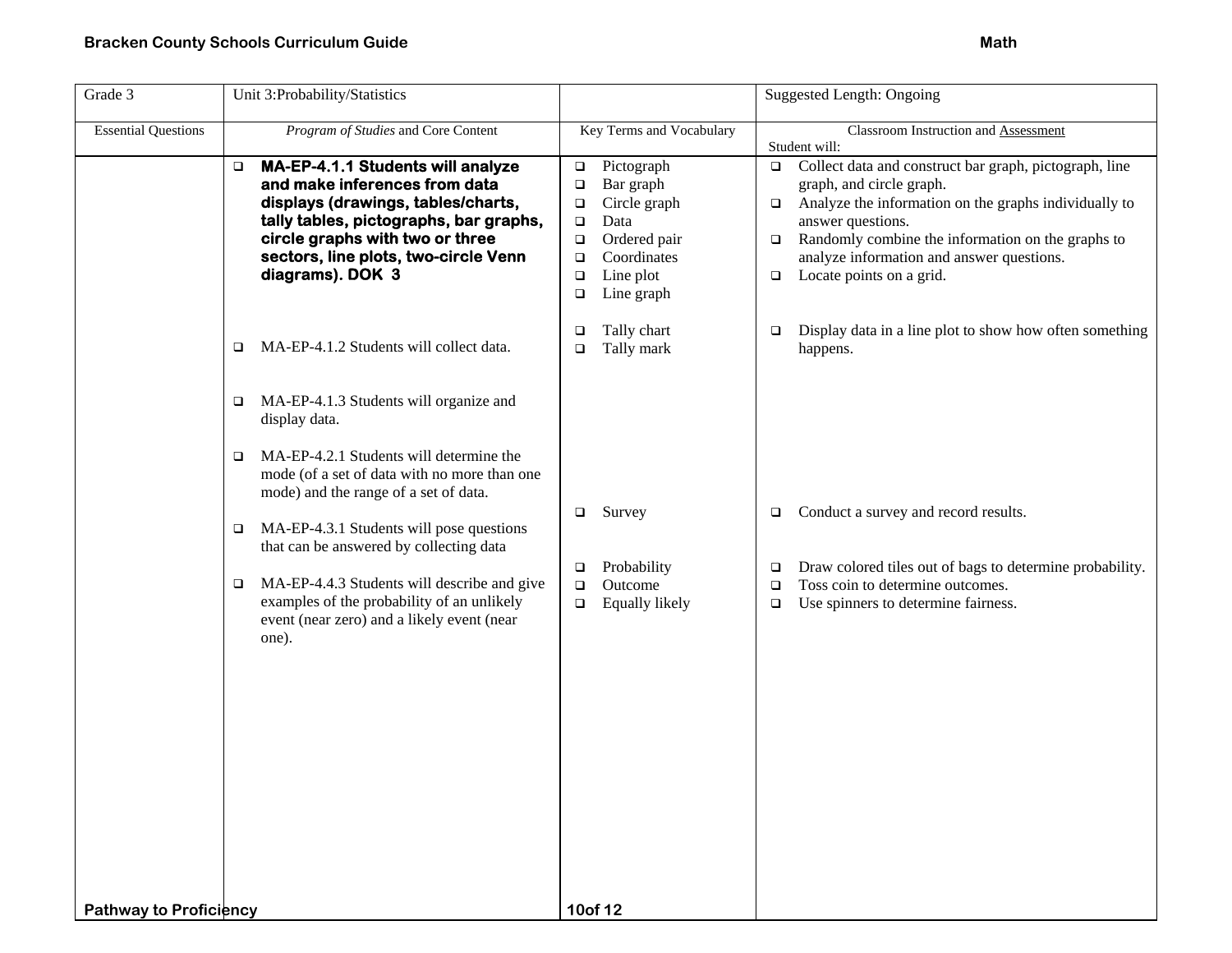| Grade 3                                                  | Unit 4: Algebraic Ideas                                                                                                                                                                             |                          | Suggested Length: Ongoing                                                           |
|----------------------------------------------------------|-----------------------------------------------------------------------------------------------------------------------------------------------------------------------------------------------------|--------------------------|-------------------------------------------------------------------------------------|
| <b>Essential Questions</b>                               | Program of Studies and Core Content                                                                                                                                                                 | Key Terms and Vocabulary | <b>Classroom Instruction and Assessment</b><br>Student will:                        |
|                                                          | <b>Program of Studies</b>                                                                                                                                                                           |                          |                                                                                     |
| How do you<br>determine the<br>sequence of a<br>pattern? | A-11 use function machines.<br>$\Box$<br>A-13 solve function machine tasks.<br>A-14 solve for unknown and open sentences<br>A-15 recognize, extend, and explain rules for<br>❏<br>a number pattern. |                          |                                                                                     |
| How are<br>patterns used in<br>every day life?           | <b>Core Content</b>                                                                                                                                                                                 | Pattern<br>Extend        | Create a pattern. Have a partner explain pattern rule<br>O.<br>extend the sequence. |